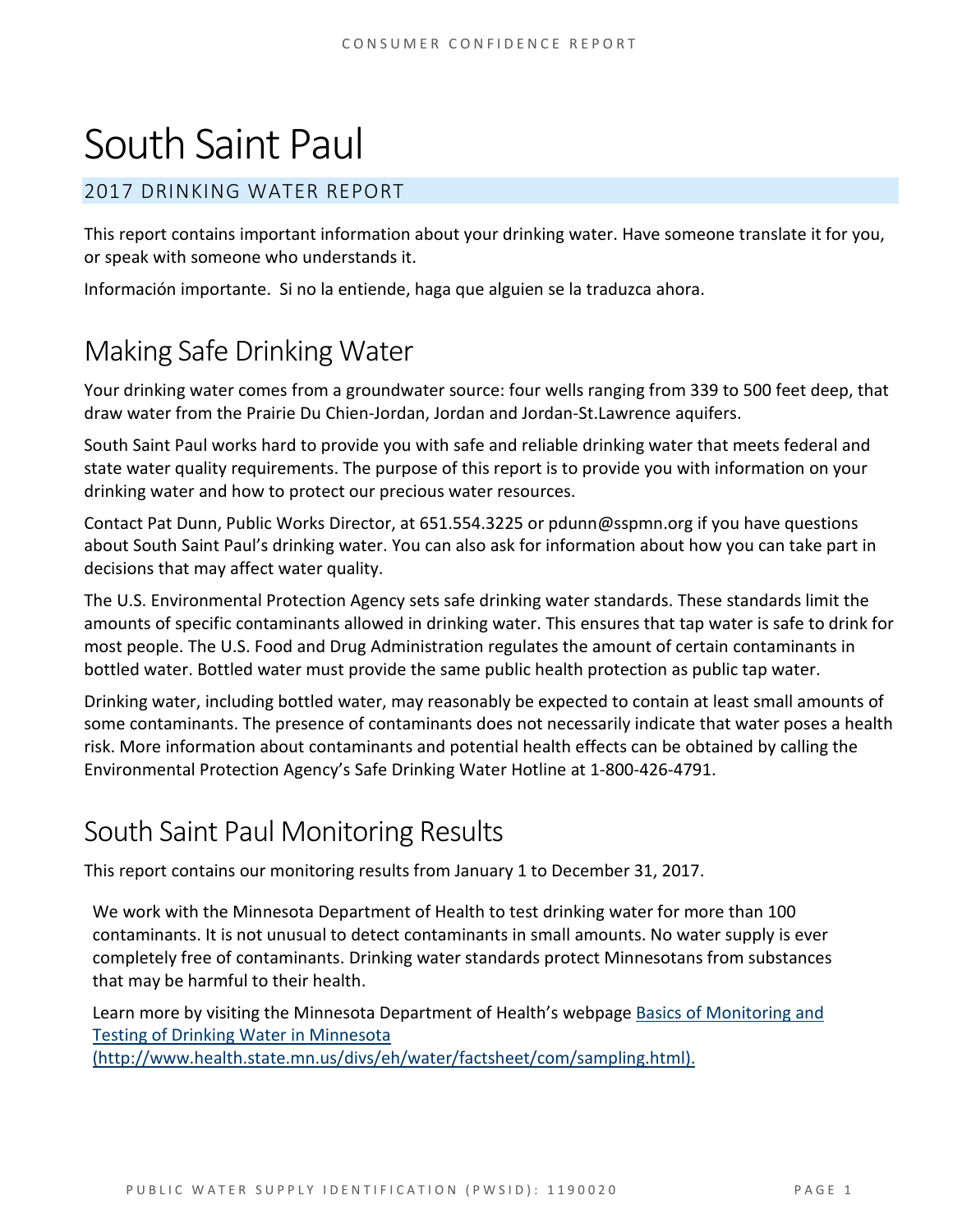#### **How to Read the Water Quality Data Tables**

The tables below show the contaminants we found last year or the most recent time we sampled for that contaminant. They also show the levels of those contaminants and the Environmental Protection Agency's limits. Substances that we tested for but did not find are not included in the tables.

We sample for some contaminants less than once a year because their levels in water are not expected to change from year to year. If we found any of these contaminants the last time we sampled for them, we included them in the tables below with the detection date.

We may have done additional monitoring for contaminants that are not included in the Safe Drinking Water Act. To request a copy of these results, call the Minnesota Department of Health at 651-201-4700 or 1-800-818-9318 between 8:00 a.m. and 4:30 p.m., Monday through Friday.

#### **Definitions**

- **AL (Action Level)**: The concentration of a contaminant which, if exceeded, triggers treatment or other requirements which a water system must follow.
- **EPA:** Environmental Protection Agency
- **MCL (Maximum contaminant level)**: The highest level of a contaminant that is allowed in drinking water. MCLs are set as close to the MCLGs as feasible using the best available treatment technology.
- **MCLG (Maximum contaminant level goal)**: The level of a contaminant in drinking water below which there is no known or expected risk to health. MCLGs allow for a margin of safety.
- **Level 1 Assessment:** A Level 1 assessment is a study of the water system to identify potential problems and determine (if possible) why total coliform bacteria have been found in our water system.
- **Level 2 Assessment**: A Level 2 assessment is a very detailed study of the water system to identify potential problems and determine (if possible) why an E. coli MCL violation has occurred and/or why total coliform bacteria have been found in our water system on multiple occasions.
- **MRDL (Maximum residual disinfectant level):** The highest level of a disinfectant allowed in drinking water. There is convincing evidence that addition of a disinfectant is necessary for control of microbial contaminants.
- **MRDLG (Maximum residual disinfectant level goal)**: The level of a drinking water disinfectant below which there is no known or expected risk to health. MRDLGs do not reflect the benefits of the use of disinfectants to control microbial contaminants.
- **NA (Not applicable)**: Does not apply.
- **NTU (Nephelometric Turbidity Units)**: A measure of the cloudiness of the water (turbidity).
- **pCi/l (picocuries per liter)**: A measure of radioactivity.
- **ppb (parts per billion)**: One part per billion in water is like one drop in one billion drops of water, or about one drop in a swimming pool. ppb is the same as micrograms per liter ( $\mu$ g/l).
- **ppm (parts per million)**: One part per million is like one drop in one million drops of water, or about one cup in a swimming pool. ppm is the same as milligrams per liter (mg/l).
- **PWSID:** Public water system identification.
- **TT (Treatment Technique):** A required process intended to reduce the level of a contaminant in drinking water.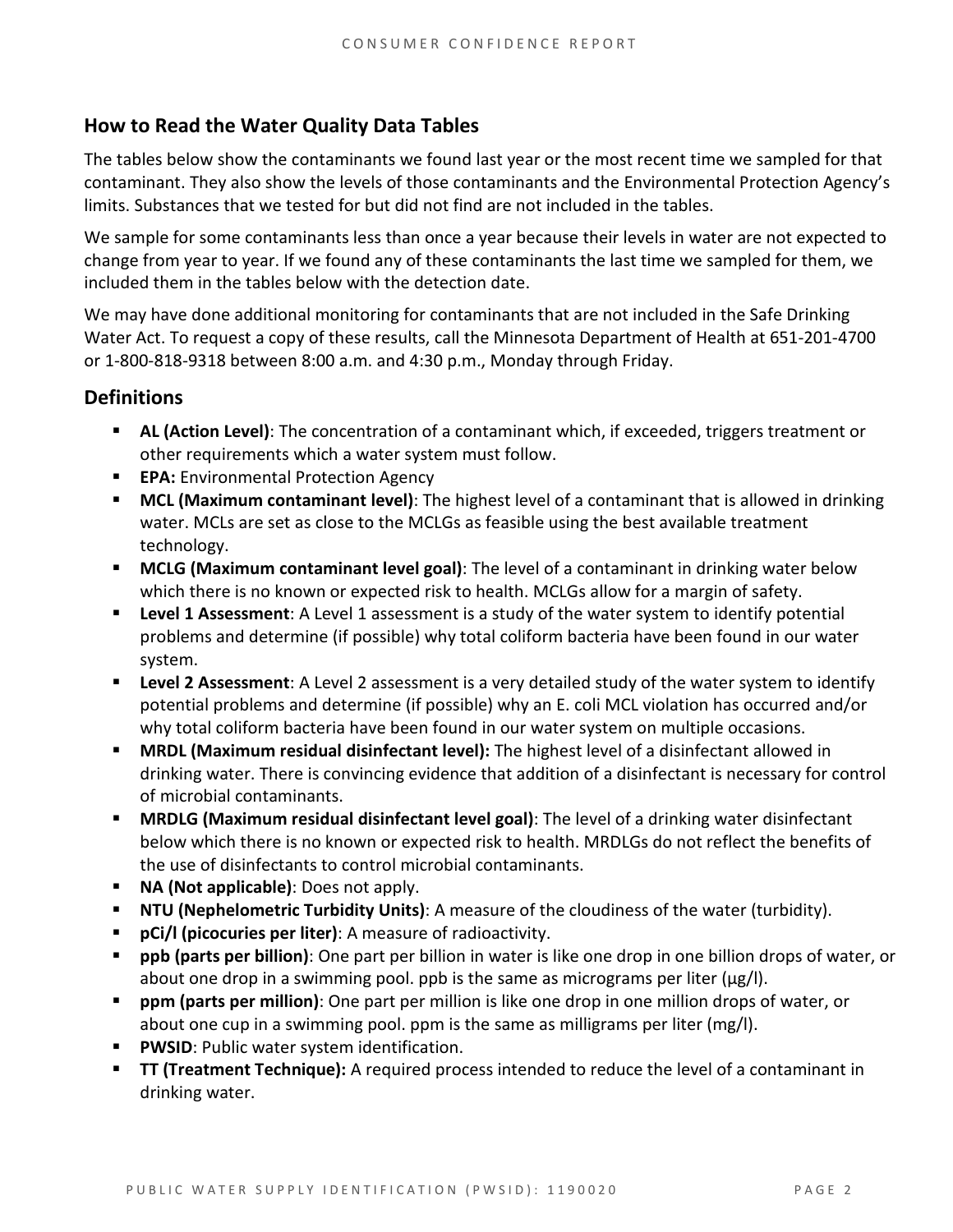**Variances and Exemptions**: State or EPA permission not to meet an MCL or a treatment technique under certain conditions.

#### **Water Quality Data Tables**

| LEAD AND COPPER - Tested at customer taps.            |                                              |                                         |                                                   |                                                                             |                  |                                        |  |
|-------------------------------------------------------|----------------------------------------------|-----------------------------------------|---------------------------------------------------|-----------------------------------------------------------------------------|------------------|----------------------------------------|--|
| Contaminant<br>(Date, if sampled<br>in previous year) | EPA's<br><b>Action</b><br>Level              | EPA's<br><b>Ideal</b><br>Goal<br>(MCLG) | 90% of<br><b>Results Were</b><br><b>Less Than</b> | <b>Number</b><br><b>of</b><br><b>Homes</b><br>with<br>High<br><b>Levels</b> | <b>Violation</b> | <b>Typical Sources</b>                 |  |
| Copper<br>(09/27/16)                                  | 90% of<br>homes<br>less<br>than $1.3$<br>ppm | 0 ppm                                   | $0.2$ ppm                                         | 0 out of<br>30                                                              | NO.              | Corrosion of<br>household<br>plumbing. |  |
| Lead (09/27/16)                                       | 90% of<br>homes<br>less<br>than 15<br>ppb    | 0 ppb                                   | $2.6$ ppb                                         | 0 out of<br>30                                                              | NO.              | Corrosion of<br>household<br>plumbing. |  |

| <b>OTHER SUBSTANCES - Tested in drinking water.</b>        |                         |                                      |                                                                          |                                                              |                  |                                                                                        |  |  |
|------------------------------------------------------------|-------------------------|--------------------------------------|--------------------------------------------------------------------------|--------------------------------------------------------------|------------------|----------------------------------------------------------------------------------------|--|--|
| <b>Substance (Date, if</b><br>sampled in previous<br>year) | EPA's<br>Limit<br>(MCL) | EPA's<br><b>Ideal Goal</b><br>(MCLG) | <b>Highest Average or</b><br><b>Highest Single Test</b><br><b>Result</b> | Range of<br><b>Detected</b><br><b>Test</b><br><b>Results</b> | <b>Violation</b> | <b>Typical</b><br><b>Sources</b>                                                       |  |  |
| <b>Fluoride</b>                                            | 4.0 ppm                 | $4.0$ ppm                            | $0.83$ ppm                                                               | $0.41 -$<br>0.90<br>ppm                                      | <b>NO</b>        | Erosion of<br>natural<br>deposits;<br>Water<br>additive to<br>promote<br>strong teeth. |  |  |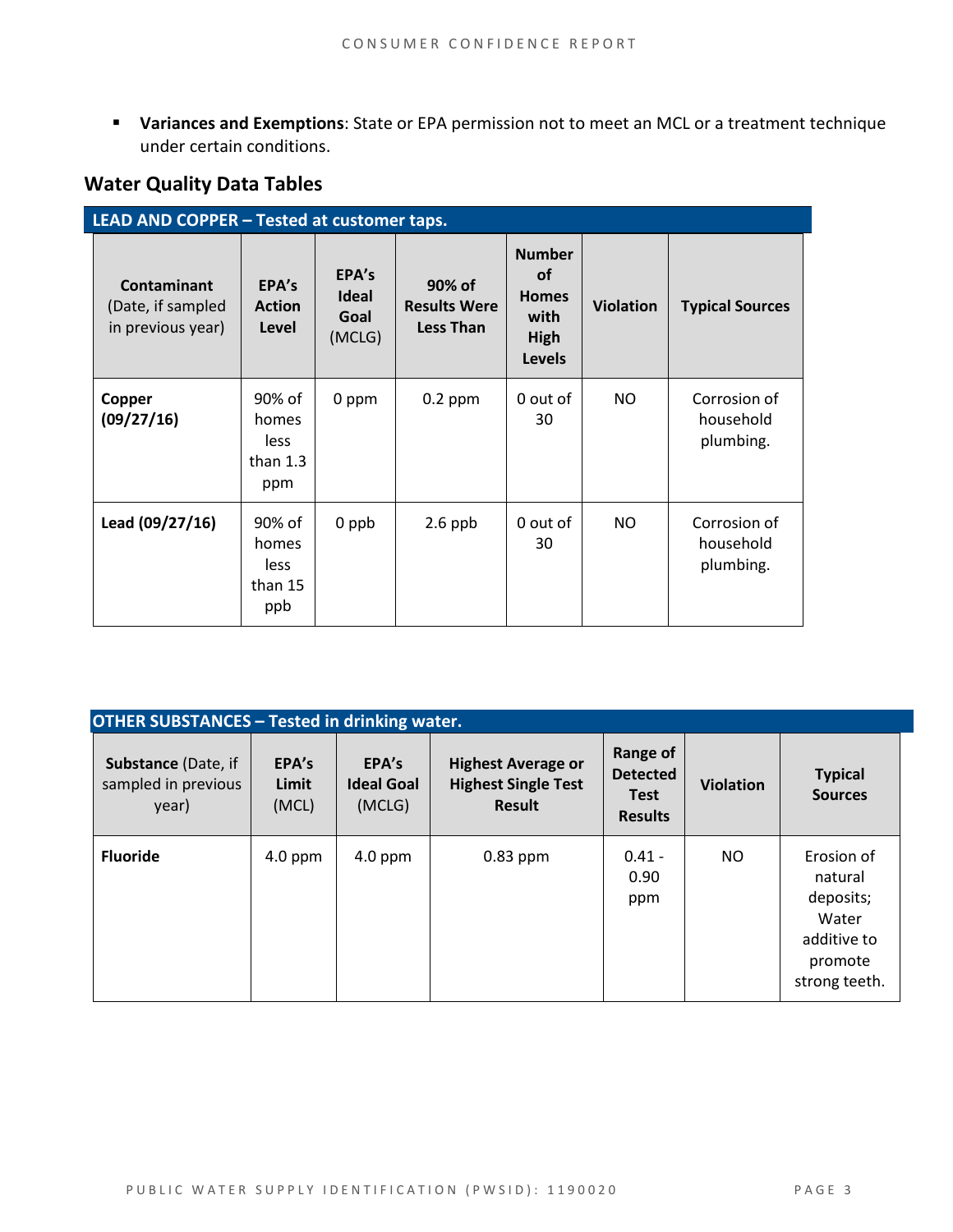| <b>INORGANIC &amp; ORGANIC CONTAMINANTS - Tested in drinking water.</b> |                         |                                         |                                                                             |                                                                     |                  |                                                                                                                   |  |
|-------------------------------------------------------------------------|-------------------------|-----------------------------------------|-----------------------------------------------------------------------------|---------------------------------------------------------------------|------------------|-------------------------------------------------------------------------------------------------------------------|--|
| Contaminant (Date, if<br>sampled in previous<br>year)                   | EPA's<br>Limit<br>(MCL) | EPA's<br><b>Ideal</b><br>Goal<br>(MCLG) | <b>Highest</b><br>Average or<br><b>Highest Single</b><br><b>Test Result</b> | <b>Range of</b><br><b>Detected</b><br><b>Test</b><br><b>Results</b> | <b>Violation</b> | <b>Typical</b><br><b>Sources</b>                                                                                  |  |
| <b>Nitrate</b>                                                          | 10.4<br>ppm             | 10 ppm                                  | 3 ppm                                                                       | $0.00 - 3.00$<br>ppm                                                | <b>NO</b>        | Runoff from<br>fertilizer use;<br>Leaching from<br>septic tanks,<br>sewage;<br>Erosion of<br>natural<br>deposits. |  |
| Barium (12/02/14)                                                       | 2 ppm                   | 2 ppm                                   | $0.13$ ppm                                                                  | N/A                                                                 | <b>NO</b>        | Discharge of<br>drilling wastes;<br>Discharge<br>from metal<br>refineries;<br>Erosion of<br>natural<br>deposit.   |  |
| <b>Combined Radium</b><br>(2015)                                        | 5.4 pCi/l               | $0$ pCi/l                               | $1.7$ pCi/l                                                                 | N/A                                                                 | N <sub>O</sub>   | Erosion of<br>natural<br>deposits.                                                                                |  |

#### **Potential Health Effects and Corrective Actions (If Applicable)**

Fluoride: Fluoride is nature's cavity fighter, with small amounts present naturally in many drinking water sources. There is an overwhelming weight of credible, peer-reviewed, scientific evidence that fluoridation reduces tooth decay and cavities in children and adults, even when there is availability of fluoride from other sources, such as fluoride toothpaste and mouth rinses. Since studies show that optimal fluoride levels in drinking water benefit public health, municipal community water systems adjust the level of fluoride in the water to a concentration between 0.5 to 1.5 parts per million (ppm), with an optimal fluoridation goal between 0.7 and 1.2 ppm to protect your teeth. Fluoride levels below 2.0 ppm are not expected to increase the risk of a cosmetic condition known as enamel fluorosis.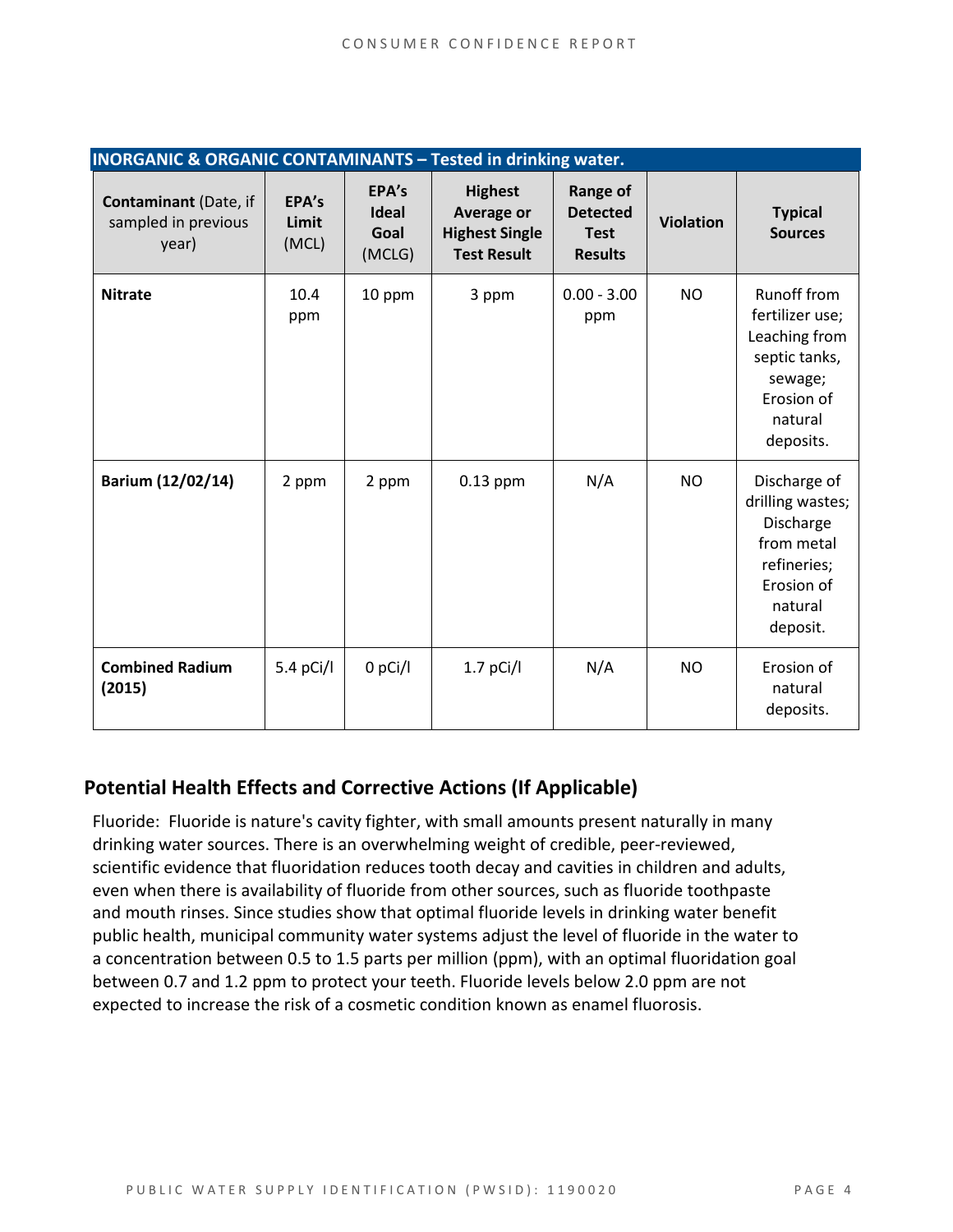#### **Some People Are More Vulnerable to Contaminants in Drinking Water**

Some people may be more vulnerable to contaminants in drinking water than the general population. Immuno-compromised persons such as persons with cancer undergoing chemotherapy, persons who have undergone organ transplants, people with HIV/AIDS or other immune system disorders, some elderly, and infants can be particularly at risk from infections. The developing fetus and therefore pregnant women may also be more vulnerable to contaminants in drinking water. These people or their caregivers should seek advice about drinking water from their health care providers. EPA/Centers for Disease Control (CDC) guidelines on appropriate means to lessen the risk of infection by *Cryptosporidium* and other microbial contaminants are available from the Safe Drinking Water Hotline at 1-800-426-4791.

## Learn More about Your Drinking Water

#### **Drinking Water Sources**

Minnesota's primary drinking water sources are groundwater and surface water. Groundwater is the water found in aquifers beneath the surface of the land. Groundwater supplies 75 percent of Minnesota's drinking water. Surface water is the water in lakes, rivers, and streams above the surface of the land. Surface water supplies 25 percent of Minnesota's drinking water.

Contaminants can get in drinking water sources from the natural environment and from people's daily activities. There are five main types of contaminants in drinking water sources.

- **Microbial contaminants,** such as viruses, bacteria, and parasites. Sources include sewage treatment plants, septic systems, agricultural livestock operations, pets, and wildlife.
- **Inorganic contaminants** include salts and metals from natural sources (e.g. rock and soil), oil and gas production, mining and farming operations, urban stormwater runoff, and wastewater discharges.
- **Pesticides and herbicides** are chemicals used to reduce or kill unwanted plants and pests. Sources include agriculture, urban stormwater runoff, and commercial and residential properties.
- **Organic chemical contaminants** include synthetic and volatile organic compounds. Sources include industrial processes and petroleum production, gas stations, urban stormwater runoff, and septic systems.
- **Radioactive contaminants** such as radium, thorium, and uranium isotopes come from natural sources (e.g. radon gas from soils and rock), mining operations, and oil and gas production.

The Minnesota Department of Health provides information about your drinking water source(s) in a source water assessment, including:

- How South Saint Paul is protecting your drinking water source(s);
- Nearby threats to your drinking water sources;
- How easily water and pollution can move from the surface of the land into drinking water sources, based on natural geology and the way wells are constructed.

Find your source water assessment a[t Source Water Assessments](http://www.health.state.mn.us/divs/eh/water/swp/swa/index.html) 

[\(www.health.state.mn.us/divs/eh/water/swp/swa/\)](http://www.health.state.mn.us/divs/eh/water/swp/swa/index.html) or call 651-201-4700 or 1-800-818-9318 between 8:00 a.m. and 4:30 p.m., Monday through Friday.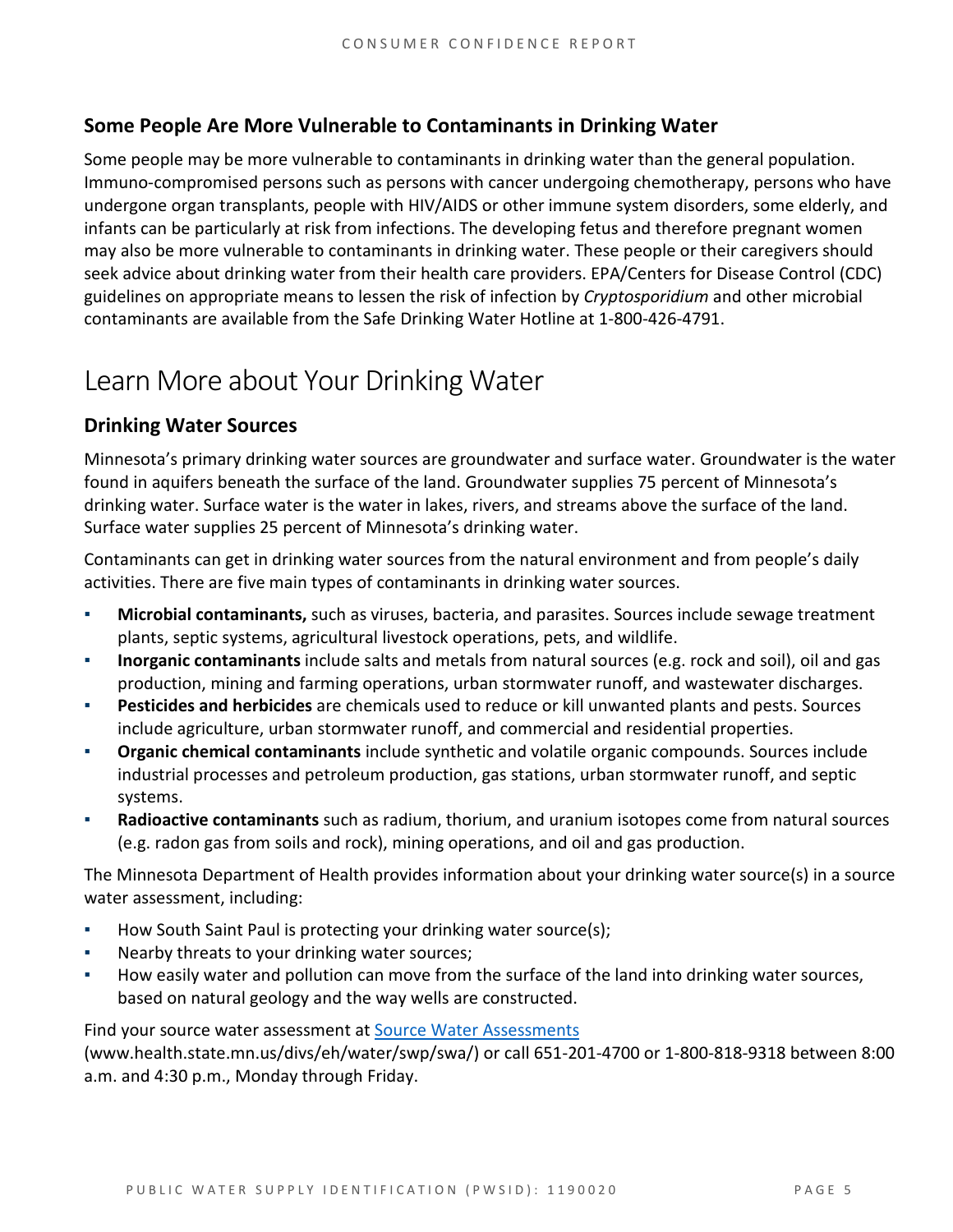#### **Lead in Drinking Water**

You may be in contact with lead through paint, water, dust, soil, food, hobbies, or your job. Coming in contact with lead can cause serious health problems for everyone. There is no safe level of lead. Babies, children under six years, and pregnant women are at the highest risk.

Lead is rarely in a drinking water source, but it can get in your drinking water as it passes through lead service lines and your household plumbing system. South Saint Paul provides high quality drinking water, but it cannot control the plumbing materials used in private buildings.

Read below to learn how you can protect yourself from lead in drinking water.

- 1. **Let the water run** for 30-60 seconds before using it for drinking or cooking if the water has not been turned on in over six hours. If you have a lead service line, you may need to let the water run longer. A service line is the underground pipe that brings water from the main water pipe under the street to your home.
	- You can find out if you have a lead service line by contacting your public water system, or you can check by following the steps at: [Are your pipes made of lead? Here's a quick way to find out](https://www.mprnews.org/story/2016/06/24/npr-find-lead-pipes-in-your-home)  [\(https://www.mprnews.org/story/2016/06/24/npr-find-lead-pipes-in-your-home\).](https://www.mprnews.org/story/2016/06/24/npr-find-lead-pipes-in-your-home)
	- The only way to know if lead has been reduced by letting it run is to check with a test. If letting the water run does not reduce lead, consider other options to reduce your exposure.
- 2. **Use cold water** for drinking, making food, and making baby formula. Hot water releases more lead from pipes than cold water.
- 3. **Test your water.** In most cases, letting the water run and using cold water for drinking and cooking should keep lead levels low in your drinking water. If you are still concerned about lead, arrange with a laboratory to test your tap water. Testing your water is important if young children or pregnant women drink your tap water.
	- Contact a Minnesota Department of Health accredited laboratory to get a sample container and instructions on how to submit a sample: [Environmental Laboratory Accreditation Program](https://mn365.sharepoint.com/teams/MDH/permanent/comm_proj/PlainLanguageProject/Shared%20Documents/Environmental%20Laboratory%20Accreditation%20Program%20(https:/apps.health.state.mn.us/eldo/public/accreditedlabs/labsearch.seam))  [\(https://apps.health.state.mn.us/eldo/public/accreditedlabs/labsearch.seam\)](https://mn365.sharepoint.com/teams/MDH/permanent/comm_proj/PlainLanguageProject/Shared%20Documents/Environmental%20Laboratory%20Accreditation%20Program%20(https:/apps.health.state.mn.us/eldo/public/accreditedlabs/labsearch.seam)) The Minnesota Department of Health can help you understand your test results.
- 4. **Treat your water** if a test shows your water has high levels of lead after you let the water run.
	- Read about water treatment units: [Point-of-Use Water Treatment Units for Lead Reduction](http://www.health.state.mn.us/divs/eh/water/factsheet/com/poulead.html)  [\(http://www.health.state.mn.us/divs/eh/water/factsheet/com/poulead.html\)](http://www.health.state.mn.us/divs/eh/water/factsheet/com/poulead.html)

Learn more:

- Visit Lead in Drinking Water [\(http://www.health.state.mn.us/divs/eh/water/contaminants/lead.html#Protect\)](http://www.health.state.mn.us/divs/eh/water/contaminants/lead.html#Protect)
- Visit Basic [Information about Lead in Drinking Water](http://www.epa.gov/safewater/lead) (http://www.epa.gov/safewater/lead)
- Call the EPA Safe Drinking Water Hotline at 1-800-426-4791. To learn about how to reduce your contact with lead from sources other than your drinking water, visi[t Lead Poisoning Prevention:](http://www.health.state.mn.us/divs/eh/lead/sources.html)  [Common Sources](http://www.health.state.mn.us/divs/eh/lead/sources.html) [\(http://www.health.state.mn.us/divs/eh/lead/sources.html\)](http://www.health.state.mn.us/divs/eh/lead/sources.html).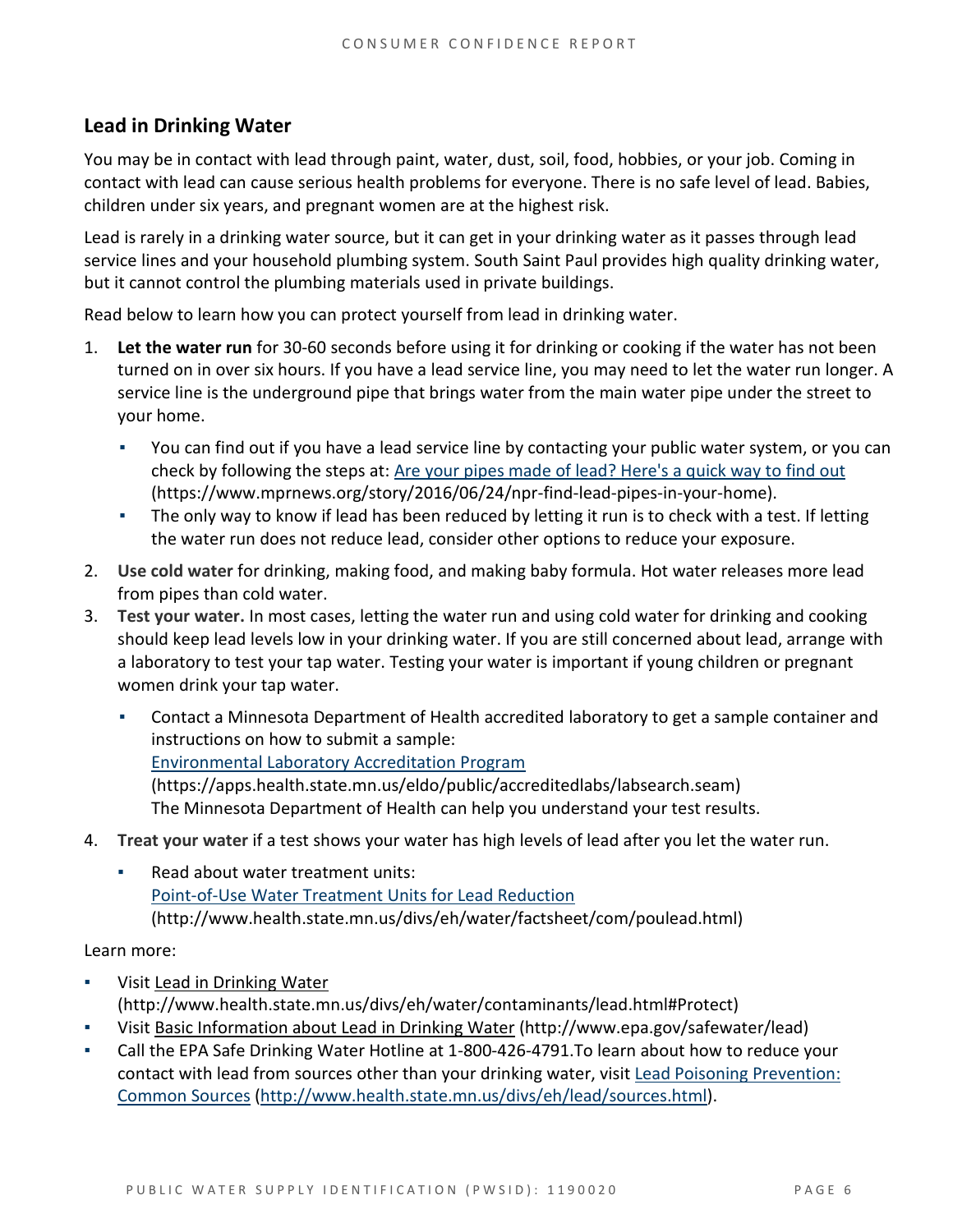### Home Water Treatment

Most Minnesotans, whether they drink from a public water supply or a private well, have drinking water that does not need treatment for health protection. Water treatment units are best for improving the physical qualities of water—the taste, color, or odor.

No single treatment process can remove all substances in water. If you decide to install a home water treatment unit, choose a unit certified and labeled to reduce or remove the substance of concern. If there is more than one substance you want to remove from your water, you may need to combine several treatment processes into one system.

Even well-designed treatments systems can fail. You should continue to test your drinking water after you install a treatment unit. All home water treatment units need regular maintenance to work correctly. Regular maintenance may include changing filters, disinfecting the unit, or cleaning scale buildup. Always install, clean, and maintain a treatment unit according to the manufacturer's recommendations.

Learn more at [Home Water Treatment](http://www.health.state.mn.us/divs/eh/water/factsheet/com/pou.html) 

[\(http://www.health.state.mn.us/divs/eh/water/factsheet/com/pou.html\).](http://www.health.state.mn.us/divs/eh/water/factsheet/com/pou.html)

#### **Beware of Water Treatment Scams**

False claims, deceptive sales pitches, or scare tactics have been used by some water treatment companies. Every person has a right to decide what is best for themselves and their family, and you may choose to install additional water treatment to further lower the levels of contaminants of emerging concern, chlorine, and other chemicals in your water. However, you should be cautious about purchasing a water treatment system. If you are considering the purchase of a home water treatment system, please read the Minnesota Department of Health's recommendations online at [Warning:](http://www.health.state.mn.us/divs/eh/water/factsheet/com/beware.html)  [Beware of Water Treatment Scams](http://www.health.state.mn.us/divs/eh/water/factsheet/com/beware.html) 

[\(http://www.health.state.mn.us/divs/eh/water/factsheet/com/beware.html\).](http://www.health.state.mn.us/divs/eh/water/factsheet/com/beware.html)